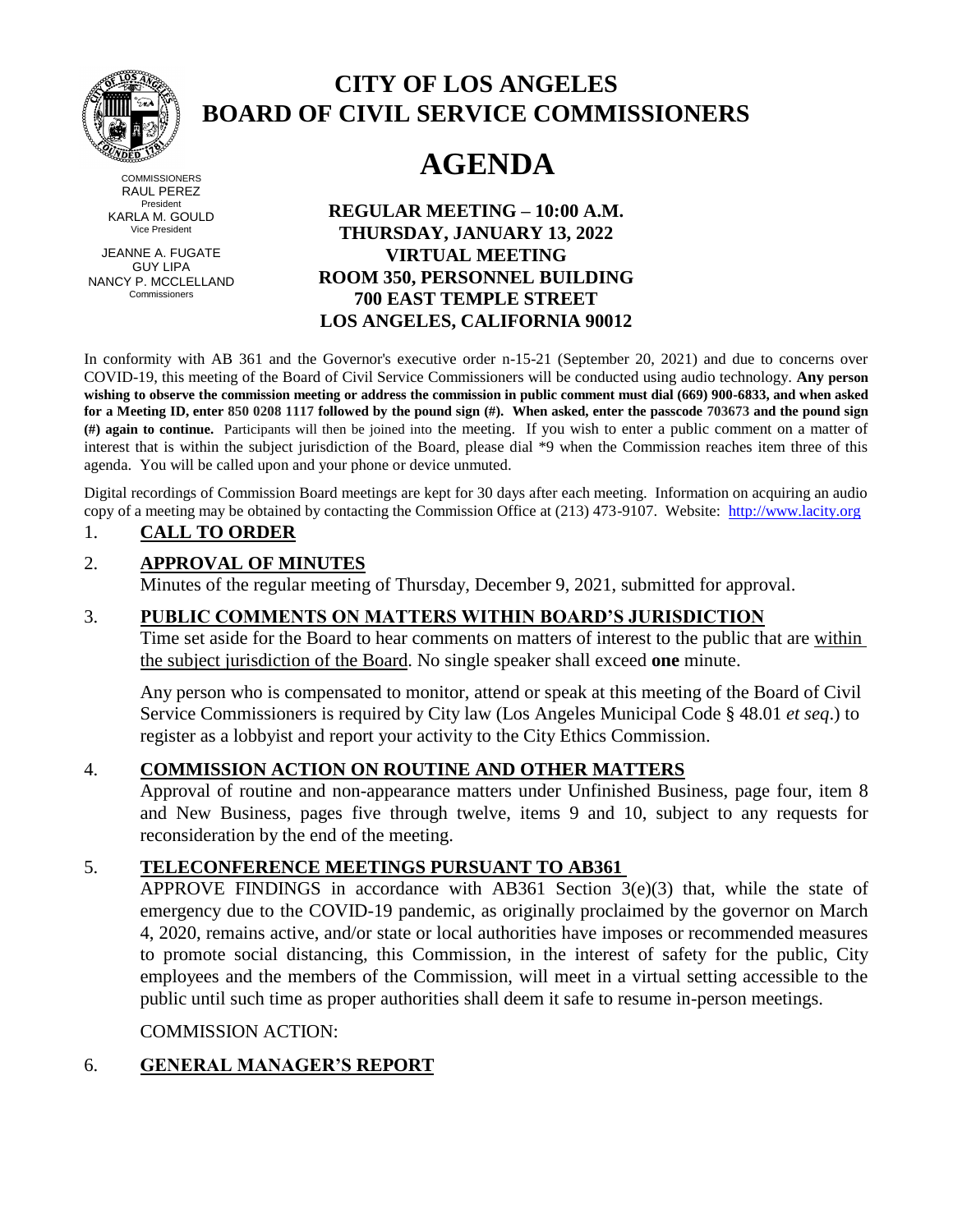#### 7. **APPEAL UNDER CHARTER SECTION 1016**

**a. Salvador ROMERO**, Senior Management Analyst, Los Angeles Police Department. Suspension effective July 15, 2019 to July 26, 2019, (10 working days).

Report and recommendations of the Board's Hearing Examiner Christopher Cameron, following the holding of a hearing on February 26, 2020 into the appeal of Mr. Romero.

The Hearing Examiner recommends that the Board:

- A. FIND that the City's *Skelly* due process provisions were metNOT MET.
- B. Causes of Action:
	- 1. SUSTAIN the cause of action that between January and October 2017, the employee, while on duty, inaccurately documented his start of watch time on official documents on numerous occasions to which he was not entitled.
- C. It would be appropriate to remand the penalty back to the Department as the appointing authority, to reconsider whether it would consent to reducing the length of the suspension, because there are ample grounds upon which the Board of Civil Service Commissioners can make a finding that such action is warranted.

[NOTE: the matter was referred to the Department to consider a reduction in penalty; after consideration, the Department declined to reduce the penalty, returning the matter to the Board for adjudication.]

D. ADOPT the findings and conclusions in the Hearing Examiner's report as the Board's own.

File No. 55319

#### COMMISSION ACTION:

On December 9, 2021, after a full discussion, the Board voted to:

FIND that the City's *Skelly* due process provisions were metNOT MET.

SUSTAIN the cause of action that between January and October 2017, the employee, while on duty, inaccurately documented his start of watch time on official documents on numerous occasions to which he was not entitled.

The matter was continued to January 13, 2022 to allow the Department Advocate to return to her command seeking a penalty less than the 10-working day suspension imposed.

Only a decision on the penalty is before the Board, no discussion on the cause of action already sustained will be heard.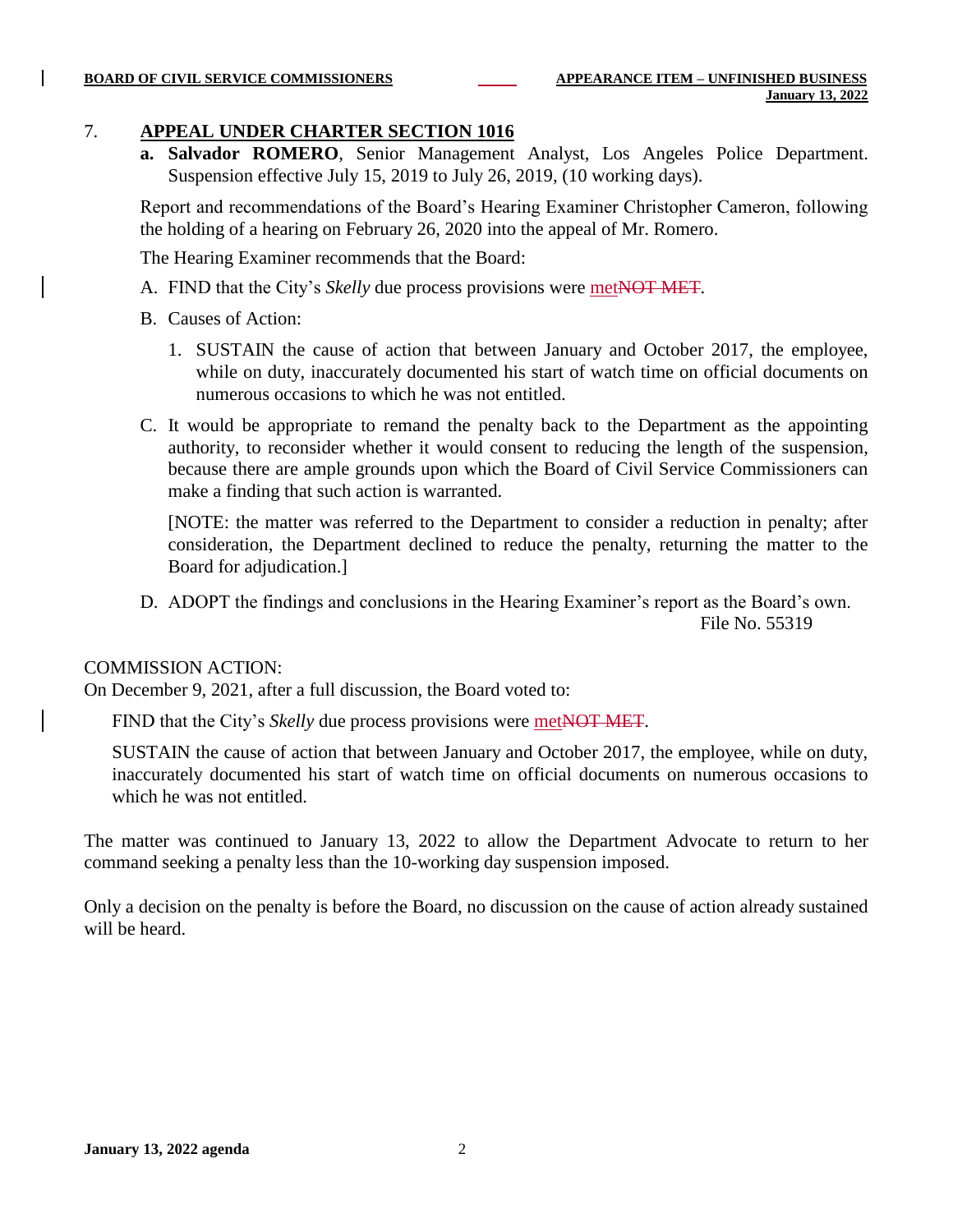#### 7. **APPEAL UNDER CHARTER SECTION 1016, (Continued)**

**b. Nathan REISING,** Building Operating Engineer**,** Department of General Services. The General Form 77 was filed with Personnel Records on April 19, 2021.

Report and recommendations of the Board's Hearing Examiner Mary Williams, following the holding of hearings on October 4, 2021 and October 5, 2021 into the appeal of Mr. Reising.

The Hearing Examiner recommends that the Board:

- A. FIND that the City's *Skelly* due process provisions were metNOT MET.
- B. Causes of Action:

1) NOT SUSTAIN the cause of action of unauthorized possession or use of a dangerous weapon, such as firearms or knives on City property on the job as when the employee was observed with a 4" folding tactical knife on his belt loop on December 7, 2020.

2) SUSTAIN the cause of action of refusal to perform reasonable work assignments or to cooperate with supervisors or management in the performance of duties (insubordination) when the employee refused to cooperate during meeting(s) held on December 7, 2020.

- C. FIND that the Discharge effective April 13 2021 was appropriate and is SUSTAINED.
- D. ADOPT the findings and conclusions in the Hearing Examiner's report as the Board's own. File No. 55603

COMMISSION ACTION: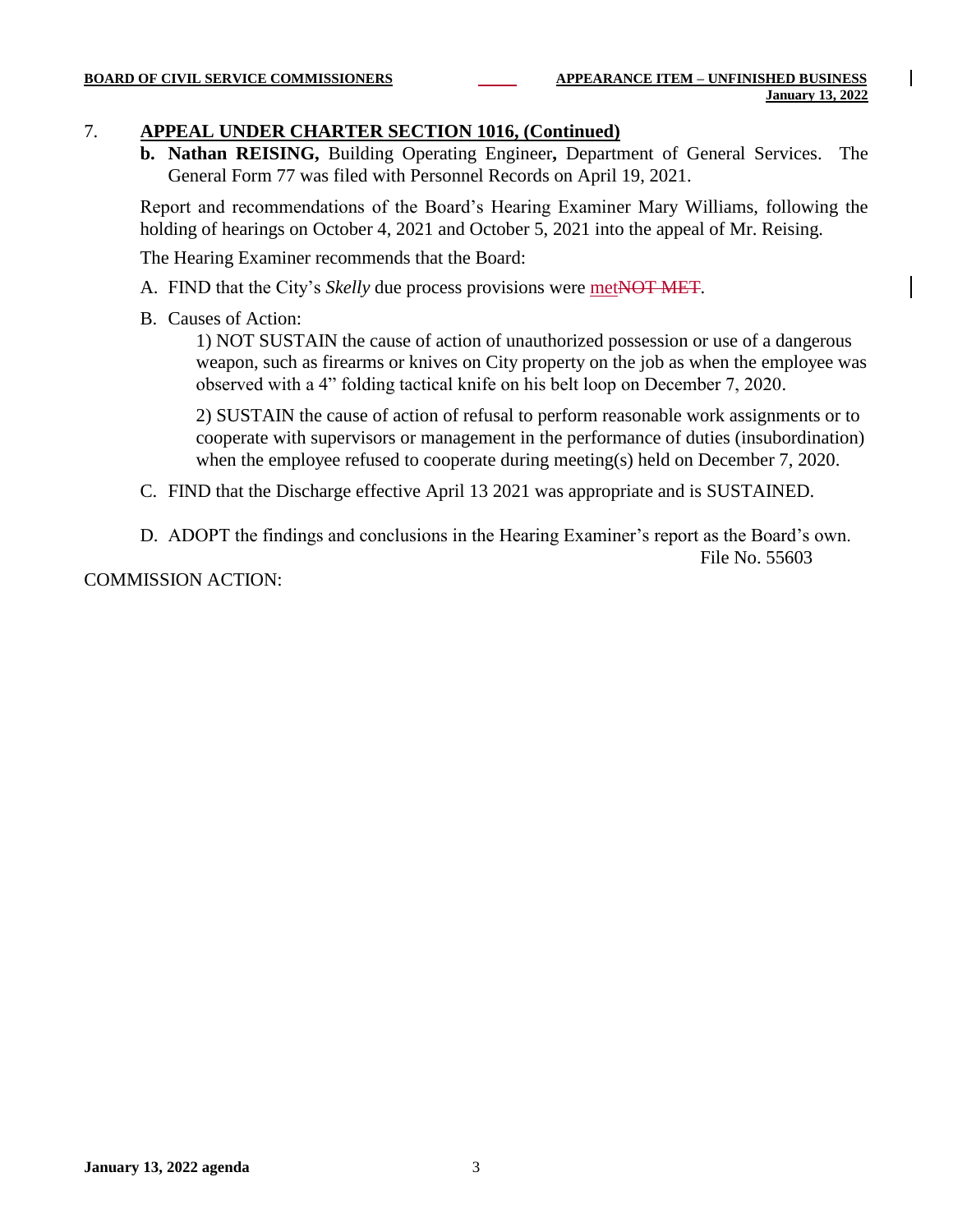#### 8. **RESIGNATIONS, SETTLEMENTS AND WITHDRAWALS OF APPEALS UNDER CHARTER SECTION 1016 TO BE MADE A MATTER OF RECORD**

**Celia J. BARRIOS,** Police Service Representative, Los Angeles Police Department. Suspension effective April 12, 2020 to May 11, 2020, (22 working days).

On January 4, 2022, the Commission Office received a message from the Appellant's union representative informing the Board of the Appellant's desire to withdraw her Appeal from Suspension.

File No. 55453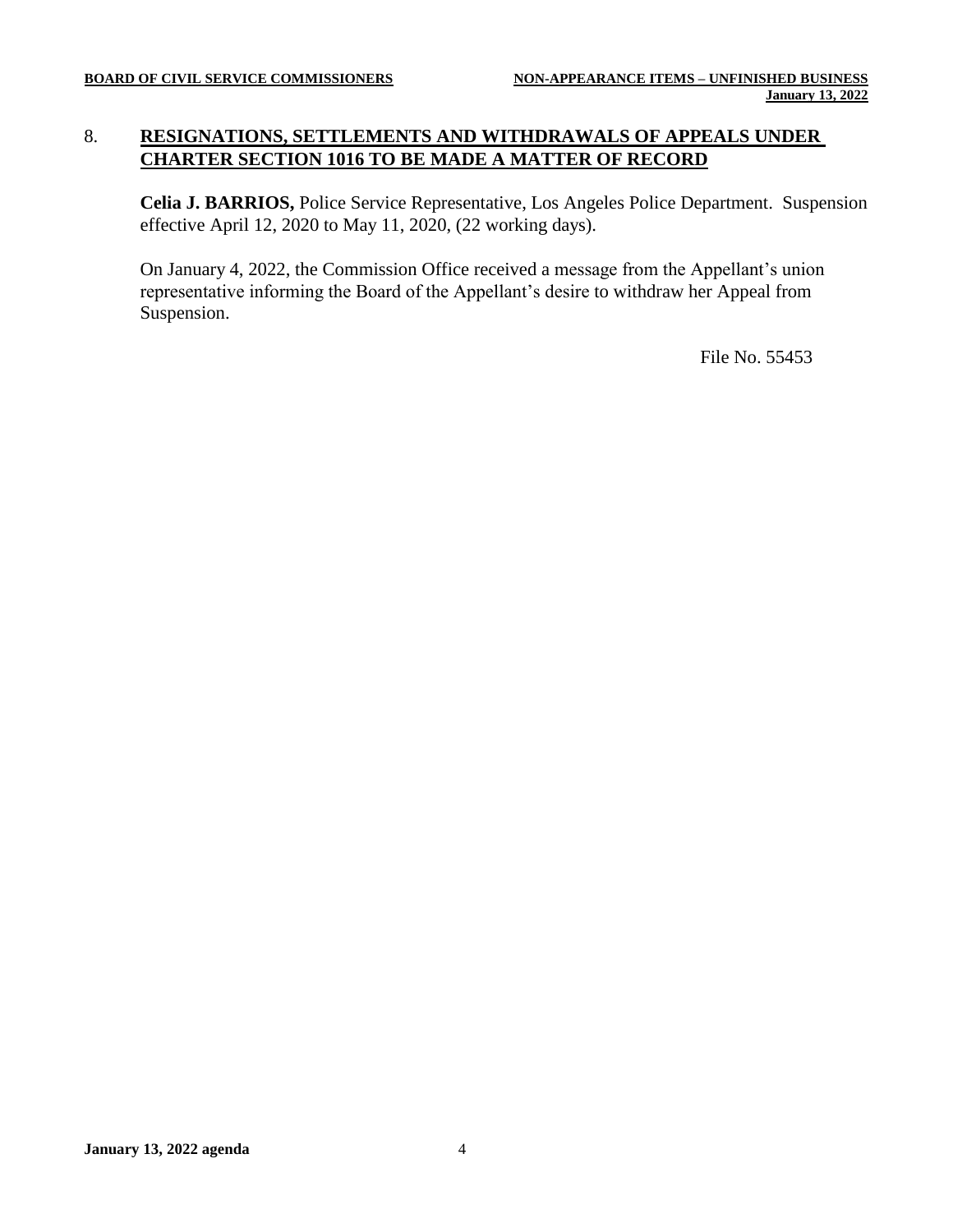#### 9. **ADMINISTRATIVE ACTIONS**

The General Manager recommends that:

a. Pursuant to Civil Service Rule 4.2, the Board shall make the significant changes in the following bulletins promulgated on the date noted a matter of record:

# **November 26, 2021**

**Interdepartmental Promotional and Open Competitive**

BUILDING INSPECTOR ENGINEER OF SURVEYS **Interdepartmental Promotional** PAYROLL SUPERVISOR

**December 3, 2021 Interdepartmental Promotional** PRINCIPAL DETENTION OFFICER **Open Competitive** ARCHITECTURAL ASSOCIATE BUS OPERATOR ELECTRICAL ENGINEERING ASSOCIATE MECHANICAL ENGINEERING ASSOCIATE METER READER

**December 10, 2021 Interdepartmental Promotional and Open Competitive** SECRETARY LEGAL **Interdepartmental Promotional** AIR CONDITIONING MECHANIC SUPERVISOR SENIOR LOAD DISPATCHER STEAM PLANT MAINTENANCE MECHANIC

> **December 17, 2021 Interdepartmental Promotional** COMMISSION EXECUTIVE ASSISTANT I SENIOR AIRPORT ENGINEER SENIOR DETENTION OFFICER SENIOR PROPERTY OFFICER UTILITY SERVICES MANAGER

> > **Open Competitive** LABORATORY TECHNICIAN

> > > **January 14, 2022 Open Competitive FIREFIGHTER**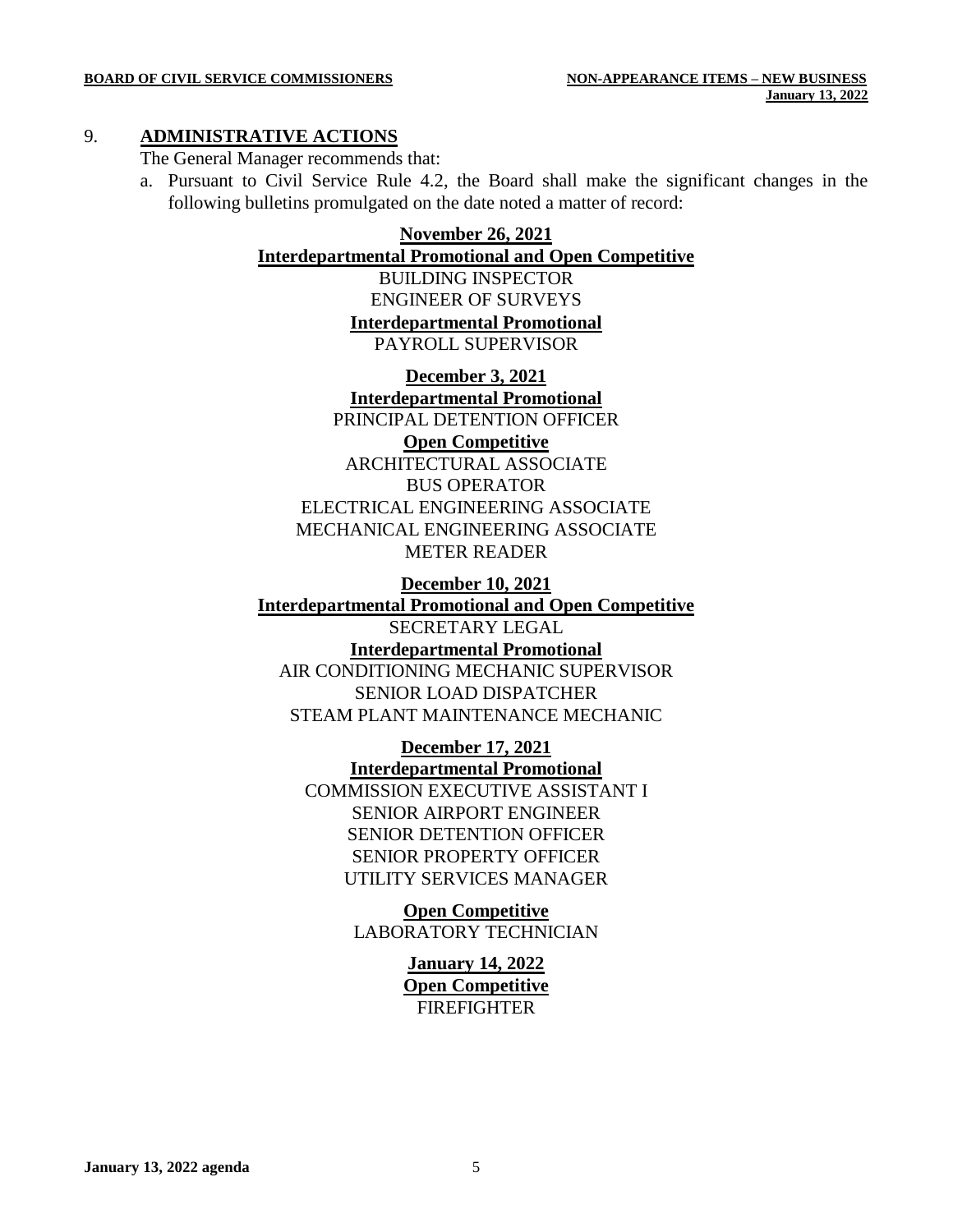#### **BOARD OF CIVIL SERVICE COMMISSIONERS NON-APPEARANCE ITEMS – NEW BUSINESS**

#### 9. **ADMINISTRATIVE ACTIONS**

- b. Make a matter of record the General Manager's action in approving the use of the following Special Examining Assistants:
	- 1) **AUTO ELECTRICIAN**

Glenn SMITH, Equipment Repair Supervisor and Kenneth WHITE, Automotive Supervisor, Department of Water & Power

2) **CHIEF MANAGEMENT ANALYST** Michael CHRISTENSEN, Deputy General Manager Airports I, Department of Airports,

Richard COULSON, Assistant General Manager, Department of General Services and Petty SANTOS, Executive Officer City Clerk, Office of the City Clerk

- 3) **DIRECTOR OF MATERIALS TESTING SERVICES**
- John TREVGODA, Assistant General Manager, Department of General Services 4) **ELECTRIC STATION OPERATOR** Gregory Daniel LEE and Gabriel SOLIS, Chief Electric Plant Operators, Department of

Water & Power

## 5) **ENVIRONMENTAL AFFAIRS OFFICER**

Alfredo MAGALLANES, Senior Environmental Engineer, Department of Public Works, Bureau of Sanitation and Winifred YANCY, Utility Services Manager, Department of Water & Power

#### 6) **EQUIPMENT SUPERINTENDENT**

Richard FIELDS IV, Fire Assistant Chief, Los Angeles Fire Department and John TREVGODA, Assistant General Manager, General Services Department

# 7) **GRAPHICS DESIGNER** Yeghig KESHISHIAN, Public Information Director II, Department of City Planning

8) **HEAVY DUTY EQUIPMENT MECHANIC** Arman SEROBYAN, Equipment Repair Supervisor, Los Angeles Fire Department and William ROSE, Equipment Repair Supervisor, Department of Water & Power

- 9) **PORT PILOT** John DWYER and David C. FLINN, Chief Port Pilots II, Harbor Department
- 10) **SECRETARY WATER & POWER COMMISSION**

Erin HENNING, Assistant General Manager and Ann SANTILLI, Auditor Water & Power, Department of Water & Power

## 11) **SENIOR BUILDING MECHANICAL INSPECTOR**

Victor CUEVAS, Assistant Deputy Superintendent of Building II and Bruce TODD, Principal Inspector, Department of Building and Safety

File No.

c. Make it a matter of record the General Manager's action in approving the use of the following raters for the evaluation of Training and Experience Questionnaires for the following examinations:

## **BACKGROUND INVESTIGATOR**

Melissa HAMAMOTO, Sr. Personnel Analyst II and Michael SHANK and Tracy VERALDI, Background Investigators II, Personnel Department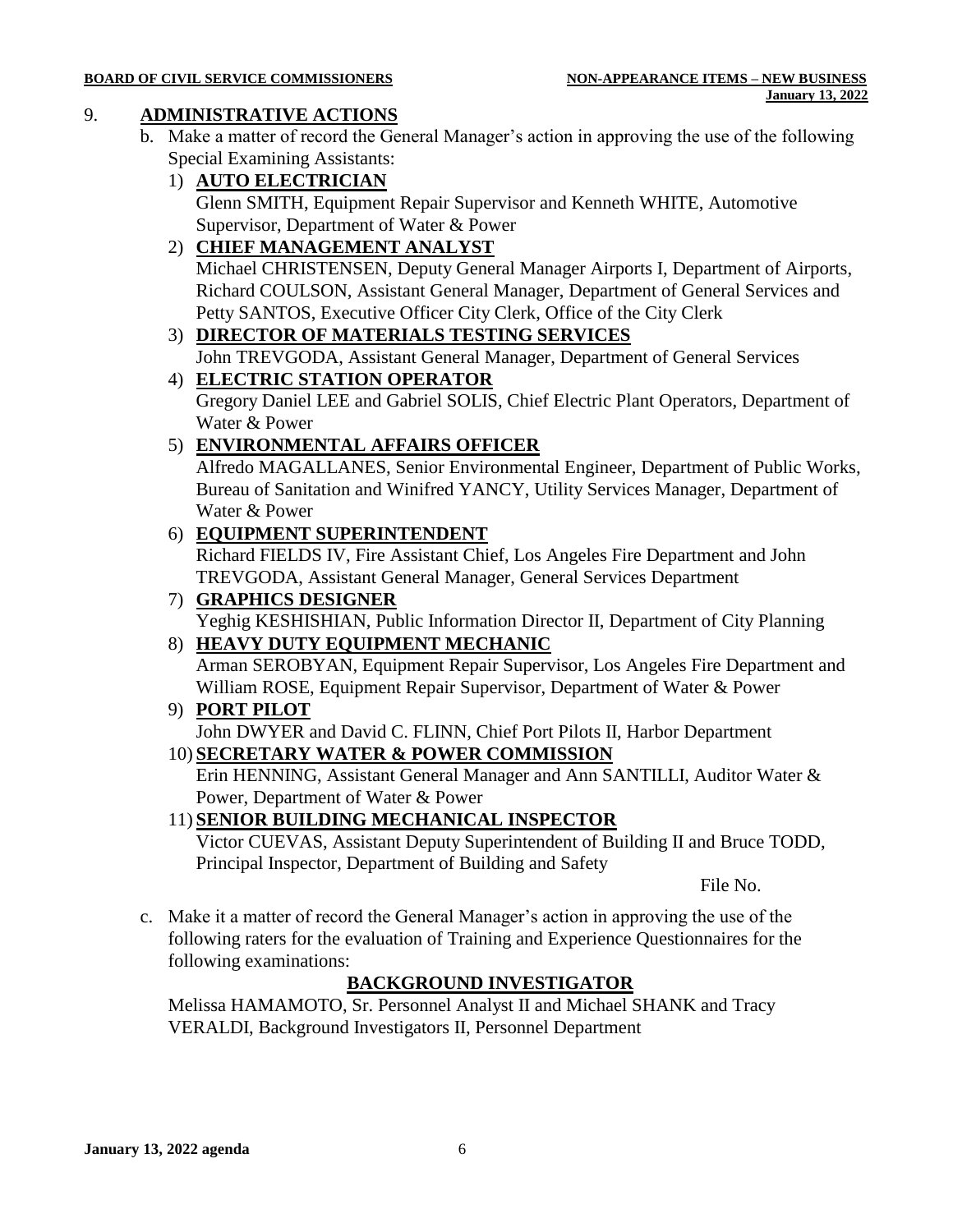#### **BOARD OF CIVIL SERVICE COMMISSIONERS NON-APPEARANCE ITEMS – NEW BUSINESS**

#### 9. **ADMINISTRATIVE ACTIONS, (Continued)**

c. Make it a matter of record the General Manager's action in approving the use of the following raters for the evaluation of Training and Experience Questionnaires for the following examinations, (Continued):

#### **EXECUTIVE ASSISTANT AIRPORTS**

Janet HACKNEY, Director of Airports Administration, Vijayalak PRASAD, Director of Airports Operations, David JONES and Tatyana STAROSTINA, Deputy General Managers Airports, Department of Airports

File No.

d. Make the following APPEAL a matter of record:

#### Suspension

**George NOCIFORE,** Signal Systems Supervisor II, Department of Transportation. The Department filed the General Form 77 with Personnel Records on December 28, 2021.

- Cause of Action: 1) Failure to maintain a harassment free workplace for subordinates; failure to foster a discrimination free workplace by one's own actions or conduct; or allowing subordinates to retaliate against and employee for filing a discrimination complaint, for participating in a discrimination complaint investigation, or for opposing discriminatory actions.
- Discipline: Suspension effective January 24, 2022 to February 11, 2022, inclusive (15-working days).

In accordance with Charter Section 1016, the Appellant filed an appeal via email with the Civil Service Commission on December 30, 2021.

File No.

#### Discharge

\_\_\_\_\_\_\_\_\_\_\_\_.

**William OLANO-DERAS,** Street Services Worker, Department of Public Works, Bureau of Street Services. The Department filed the General Form 77 with Personnel Records on

Cause of Action: 1) Absent without valid leave. 2) Misconduct, on or off the job, seriously reflecting on City employees and employment.

Discipline: Discharge effective December 30, 2021. In accordance with Charter Section 1016, the Appellant filed an appeal via email with the Civil Service Commission on December 28, 2021.

File No.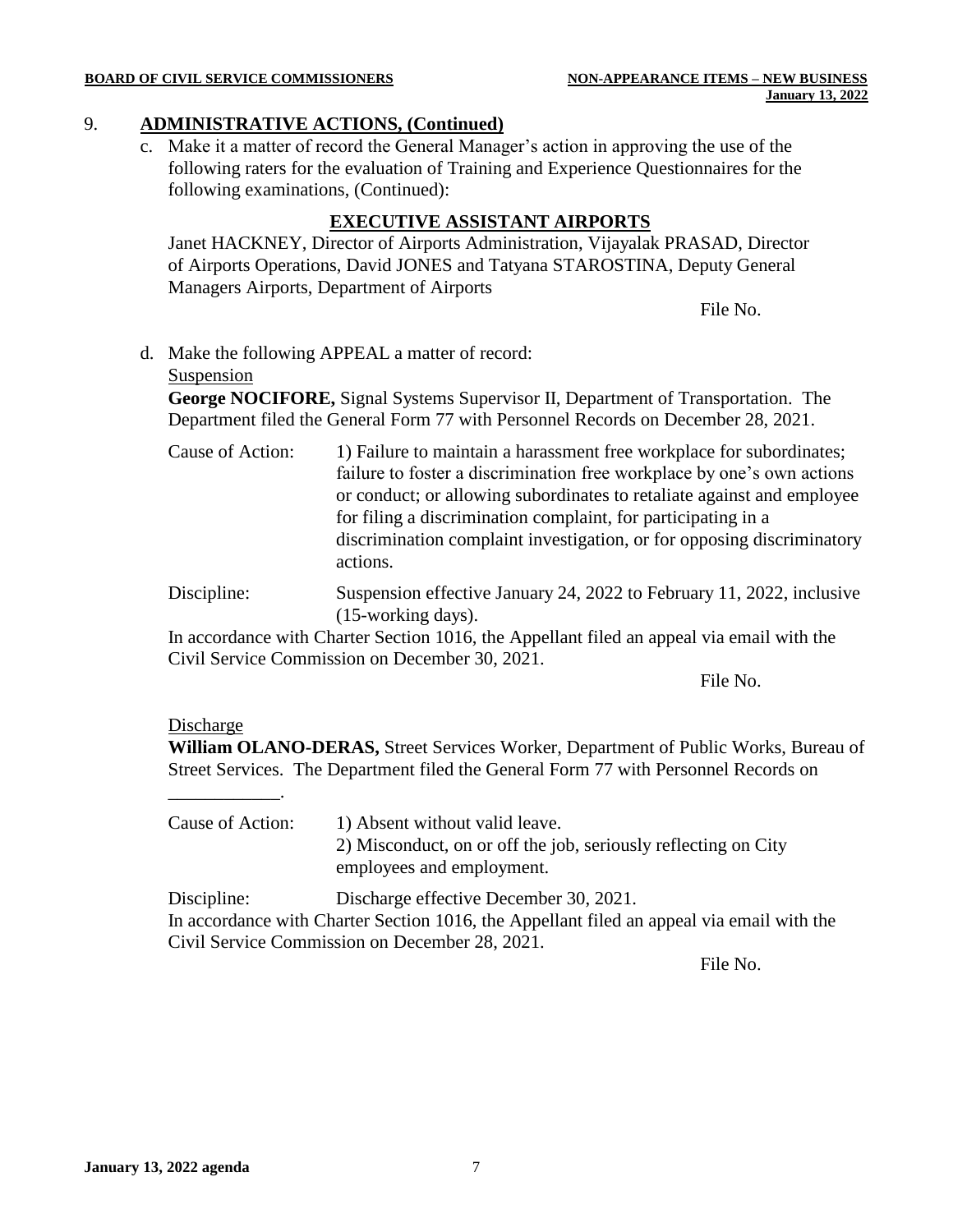#### **BOARD OF CIVIL SERVICE COMMISSIONERS NON-APPEARANCE ITEMS – NEW BUSINESS**

#### 9. **ADMINISTRATIVE ACTIONS, (Continued)**

e. Make the following NOTICE a matter of record: Suspension

**GARDENER CARETAKER,** Department of Airports. The Department filed the General Form 77 with Personnel Records on December 9, 2021.

- Cause of Action: 1) §5.020 (E-3) Operating a City vehicle or other equipment while under the influence of drug or alcohol which impaired operating capability. 2) §5.020 (E-5) Positive drug or alcohol test resulting from a "for cause" test administered under the provisions of the United States Department of Transportation Drug and Alcohol testing policy.
- 3) §5.020 (E-3) Discipline: Suspension effective January 10, 2022 to February 23, 2022, inclusive (20 working days; 10 days unpaid suspension and 10 days Disciplinary Pay Status, to be served as agreed).

**POLICE SERVICE REPRESENTATIVE II,** Los Angeles Police Department. The Department filed the General Form 77 with Personnel Records on December 6, 2021.

Cause of Action: 1) On or about May 16, 2021, the employee, while off-duty, operated a private vehicle under the influence of alcohol resulting in an arrest. Discipline: Suspension effective January 13, 2022 to February 21, 2022, inclusive, 15 working days to be served as agreed.

**SENIOR ADMINISTRATIVE CLERK,** Los Angeles City Employees Retirement System. The Department filed the General Form 77 with Personnel Records on December 8, 2021.

Cause of Action: 1) Failure to perform work assignments adequately or promptly. 2) Failure to provide information related to work to supervisors or others requiring the information. 3) Requiring excessive supervision or instruction in performance of duties after the completion of training for the position. 4) Violating Department rules by failing to follow enrollment payroll timeline/procedures. Discipline: Suspension effective December 27, 2021 to January 7, 2022, inclusive, 10 working days, to be served as agreed.

**SENIOR DETENTION OFFICER,** Los Angeles Police Department. The Department filed the General Form 77 with Personnel Records on January 3, 2022.

- Cause of Action: 1) Sometime prior to October 29, 2016, the employee, while on duty, inappropriately used the Department computer for non-duty related activities. 2) Between September 1 and November 30, 2016, the employee, while off duty, engaged in a personal relationship with a subordinate without notifying their commanding officer of the relationship.
- Discipline: Suspension effective December 20, 2021 to January 4, 2022, inclusive.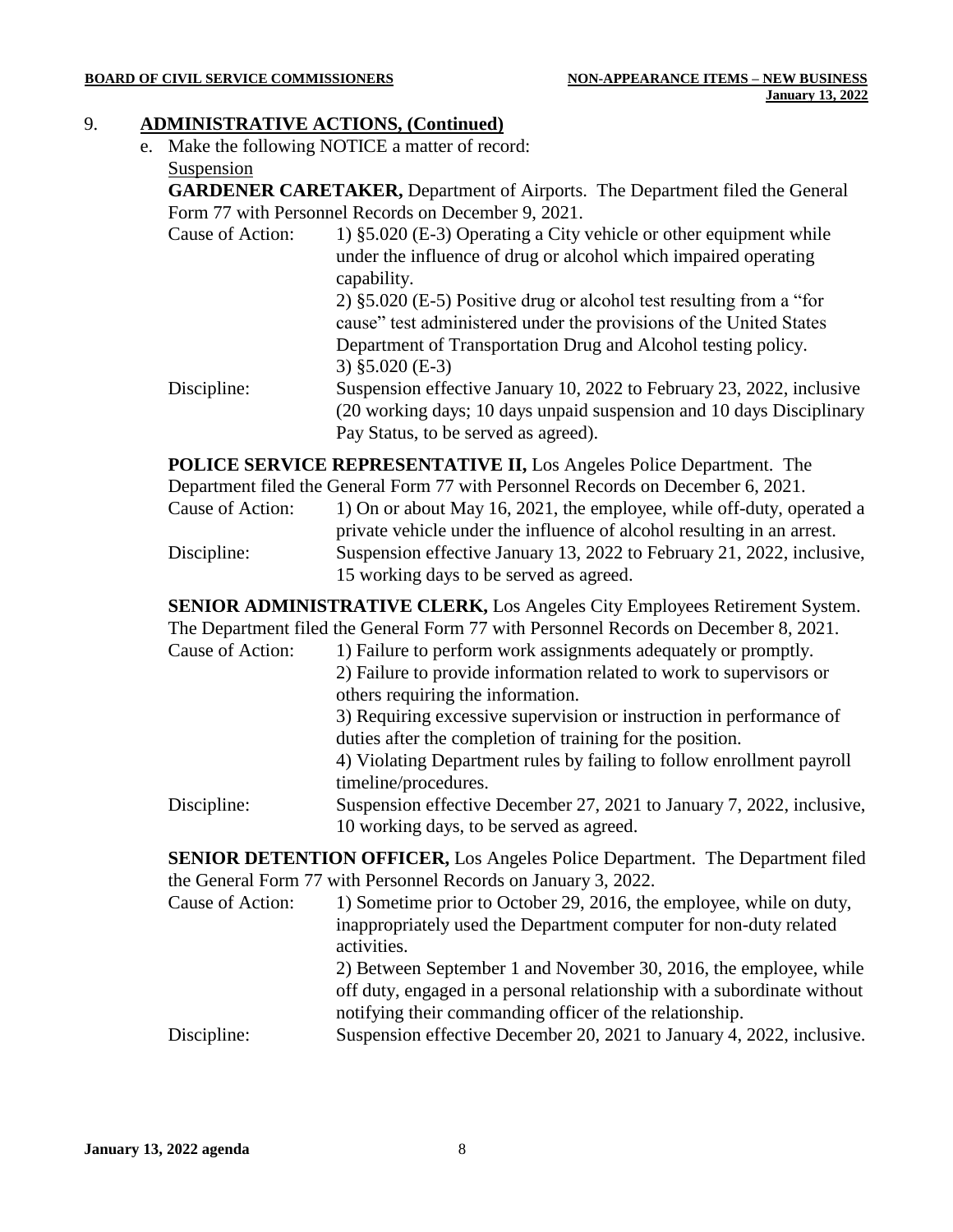#### 9. **ADMINISTRATIVE ACTIONS, (Continued)**

e. Make the following NOTICE a matter of record: Suspension, (Continued)

**TREE SURGEON ASSISTANT,** Department of Recreation and Parks. The Department filed the General Form 77 with Personnel Records on December 16, 2021.

- Cause of Action: 1) Positive drug or alcohol test resulting from a random test administered under the provisions of the United States Department of Transportation, Discipline: Suspension effective December 17, 2021 to December 30, 2021,
- inclusive.

#### Discharge

**ADMINISTRATIVE CLERK,** Information Technology Agency. The Department filed the General Form 77 with Personnel Records on December 8, 2021.

- Cause of Action: 1) Reporting for duty under the influence of drugs or alcohol, which resulted in unfitness to work. 2) Failure of a for cause drug or alcohol test administered November 17, 2021 (second Offense).
- Discipline: Discharge effective December 28, 2021.

**TRANSPORTATION INVESTIGATOR,** Department of Transportation. The Department filed the General Form 77 with Personnel Records on December 8, 2021.

- Cause of Action: 1) Department Manual of Policies and Procedures, §252 (3-B) Unexcused, excessive or patterned absenteeism.
- Discipline: Discharge effective November 19, 2021.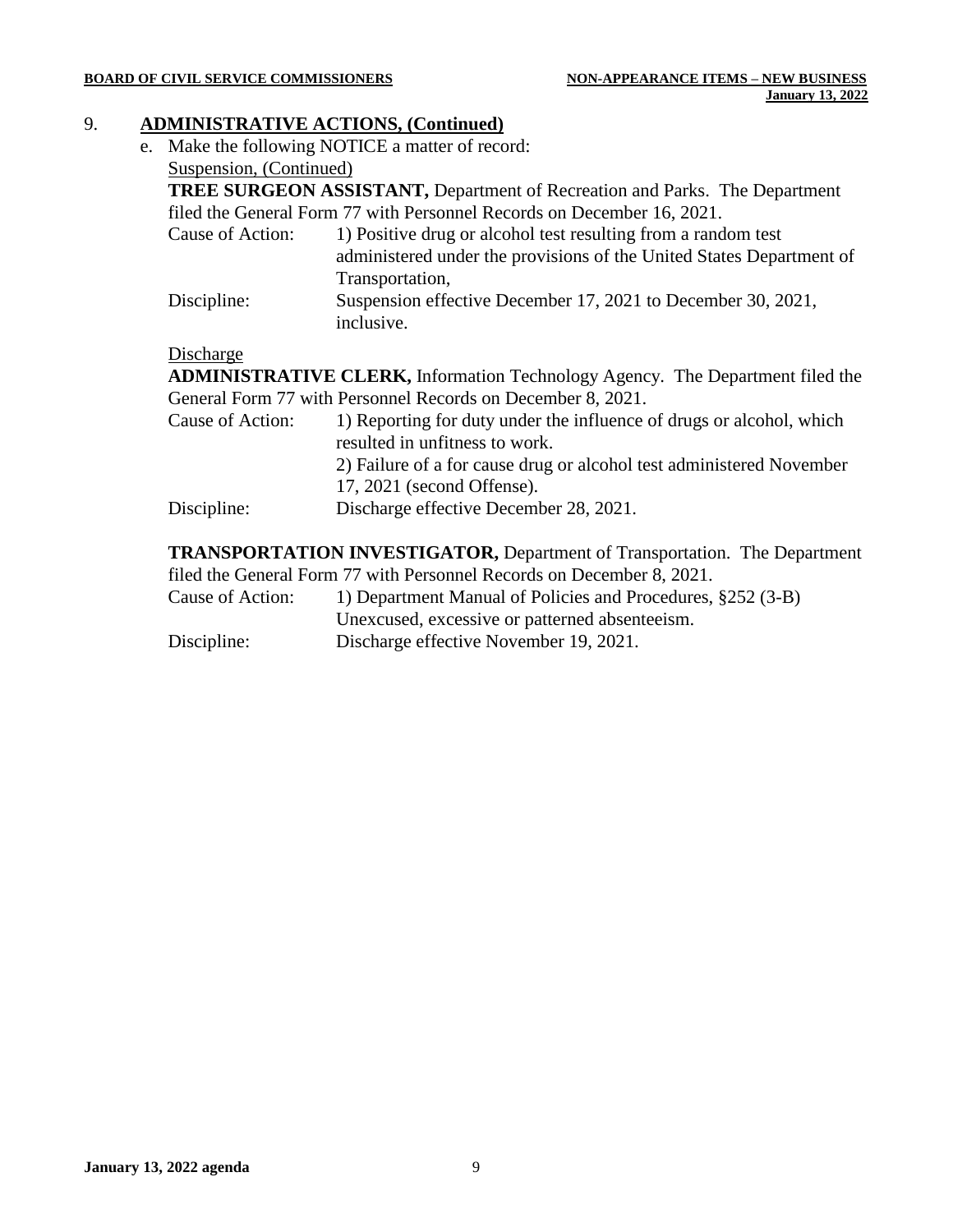#### 10. **CLASSIFICATION ACTIONS**

- a. The General Manager recommends that the Board of Civil Service Commissioners approve the following Classification actions.
	- 1. Allocate the following new positions in the **Joint System** of the **Department of Water & Power**, as indicated:

| DWP No. | No. of Positions | DDR No.  | Class Title and Code                  |
|---------|------------------|----------|---------------------------------------|
| 6053    |                  | 95-91062 | <b>Utility Services Manager, 9106</b> |
| 6054    |                  | 95-37552 | Utility Services Specialist, 3755     |
| 6055    |                  | 93-37552 | Utility Services Specialist, 3755     |
| 6056    |                  | 95-37552 | Utility Services Specialist, 3755     |
| 6058    |                  | 95-37552 | Utility Services Specialist, 3755     |
| 6061    |                  | 95-15301 | Risk Manager, 1530                    |

2. Allocate the following new positions in the **Power System** of the **Department of Water & Power**, as indicated:

| No. of Positions | DDR No.  | Class Title and Code                   |
|------------------|----------|----------------------------------------|
|                  | 95-75252 | Electrical Engineering Associate, 7525 |
|                  | 93-13641 | Senior Administrative Clerk, 1368      |
|                  | 94-34109 | Senior Painter, 3424                   |
| 5                | 93-34100 | Pipefitter, 3433                       |
|                  |          |                                        |

3. Allocate the following new positions in the **Water System** of the **Department of Water & Power**, as indicated:

| DWP No. | No. of Positions |          | DDR No. Class Title and Code                         |
|---------|------------------|----------|------------------------------------------------------|
| 6051    |                  | 93-78125 | Chemist, 7833                                        |
| 6052    |                  | 93-91251 | Management Analyst, 9184                             |
| 6057    |                  |          | 93-72012 Civil Engineering Drafting Technician, 7232 |
| 6059    |                  |          | 93-12114 Principal Clerk Utility, 1202               |
| 6060    |                  |          | 93-39002 Water Utility Worker, 3912                  |
|         |                  |          |                                                      |

4. Allocate the following new position in the **Harbor Department**, as indicated:

|      | CSC No. No. of Positions | Class Title and Code             |
|------|--------------------------|----------------------------------|
| 3498 |                          | Legislative Representative, 9482 |

5. Allocate the following new positions in the **Department of General Services**, as indicated:

| CSC No. | No. of Positions | Class Title and Code                                     |
|---------|------------------|----------------------------------------------------------|
| 3506    |                  | Building Construction & Maintenance Superintendent, 3124 |
| 3507    |                  | Electrician Supervisor, 3865                             |
| 3508    |                  | Electrician, 3863                                        |
|         |                  |                                                          |

6. Allocate the following new positions in the **Community Investment for Families Department**, as indicated:

| CSC No. | No. of Positions | Class Title and Code       |
|---------|------------------|----------------------------|
| 3509    |                  | Management Analyst, 9184   |
| 3510    |                  | Administrative Clerk, 1358 |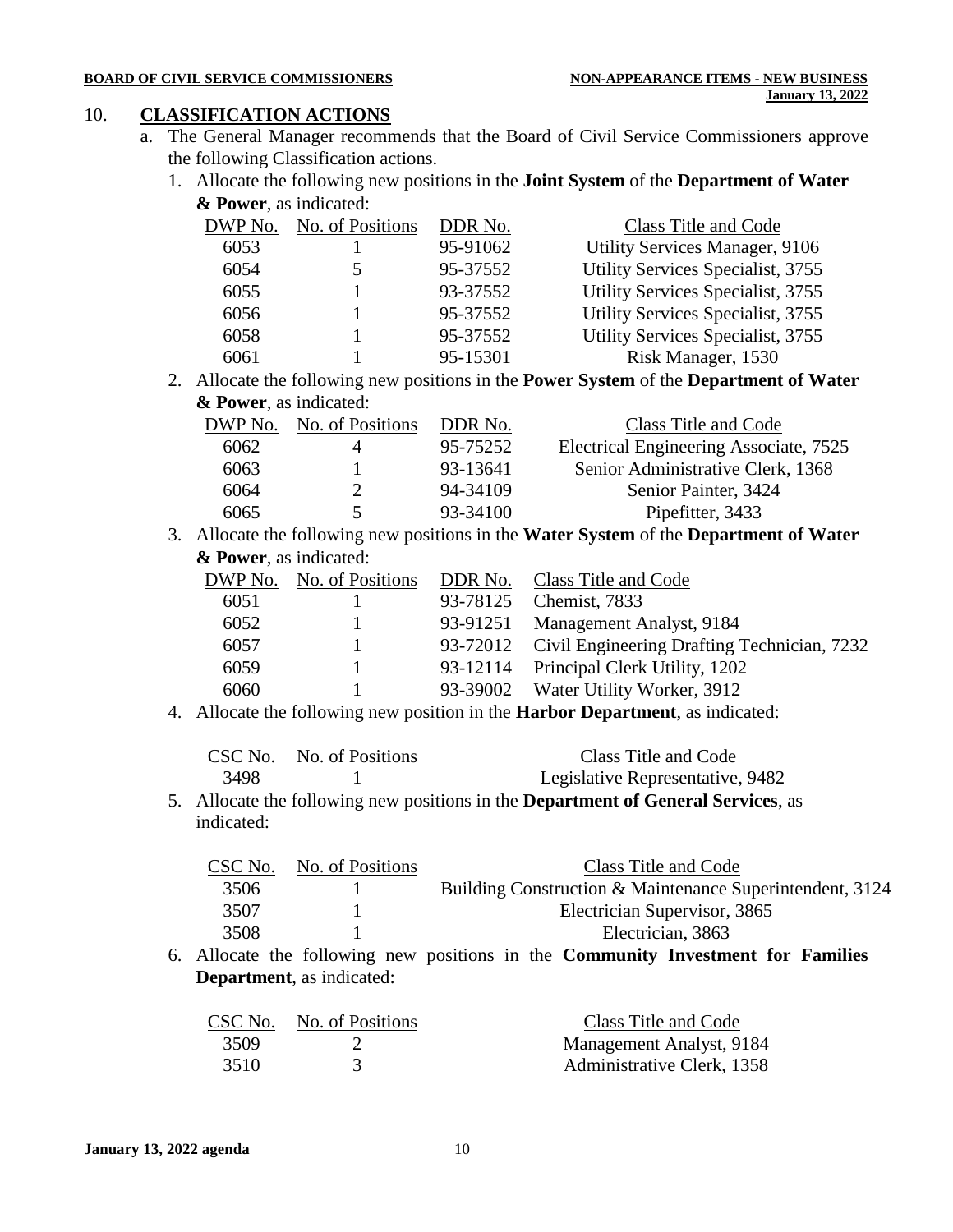#### 10. **CLASSIFICATION ACTIONS**

- a. The General Manager recommends that the Board of Civil Service Commissioners approve the following Classification actions, (Continued):
	- 7. Allocate the following new position in the Library Department, as indicated:

|      | CSC No. No. of Positions | Class Title and Code       |
|------|--------------------------|----------------------------|
| 3502 |                          | Principal Accountant, 1525 |

8. Allocate the following new positions in the **Office of the City Administrator Office**, as indicated:

| CSC No. | No. of Positions | Class Title and Code                |
|---------|------------------|-------------------------------------|
| 3499    |                  | Senior Administrative Analyst, 1541 |
| 3500    | 3                | Administrative Analyst, 1541        |
| 3501    |                  | Data Analyst, 1779                  |

9. Reallocate the following position in the **Personnel Department**, as indicated:

|         | No. of           | From:                  | To:                           |
|---------|------------------|------------------------|-------------------------------|
| CSC No. | <b>Positions</b> | Class Title and Code   | Class Title and Code          |
| 3503    |                  | Benefits Analyst, 9108 | Senior Benefits Analyst, 9109 |
|         |                  |                        | File No.                      |

b. The General Manager recommends that the Board of Civil Service Commissioners approve the revised class specifications for:

Air Conditioning Mechanic, 3435 Asbestos Worker, 3435 Carpenter Supervisor, 3346 Carpenter, 3344 Carpet Layer, 3418 Environmental Specialist, 7310 Gallery Attendant, 2442 Light Equipment Operator, 3523 Maintenance and Construction Helper, 3115 Mechanical Helper, 3771 Plasterer, 3453 Plumber Supervisor, 3446 Plumber, 3443 Real Estate Associate, 1941 Refuse Collection Truck Operator, 3580 Roofer, 3476 Senior carpenter, 3345 Senior plumber, 3444 Street Lighting Electrician, 3811 Transportation Engineering Aide, 7285 Warehouse and Toolroom Worker, 1832 File No.

c. The General Manager recommends that the Board of Civil Service Commissioners approve the revised class specification for:

#### **SOCIAL WORKER, 2325**